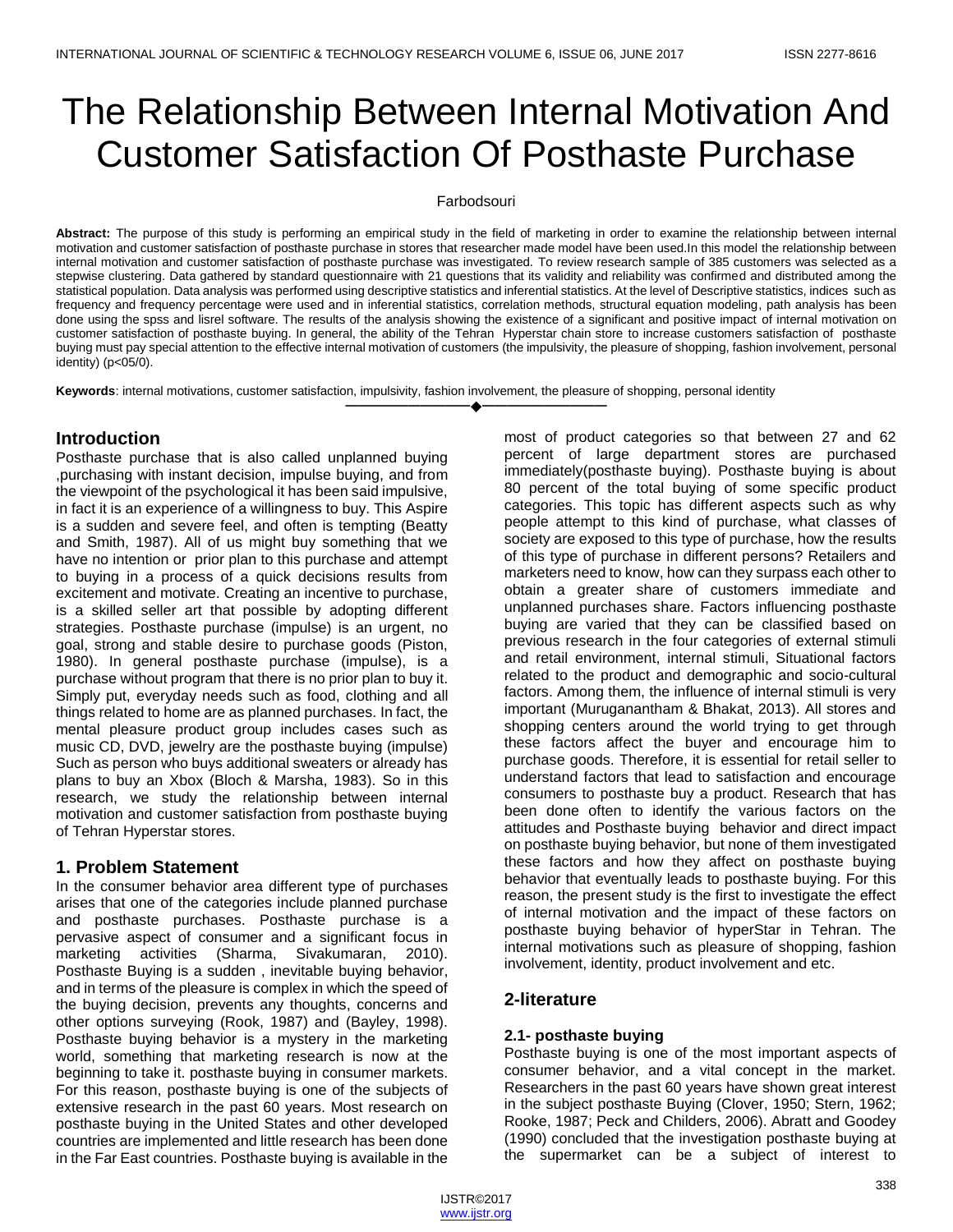manufacturers and retailers throughout the world. Piron (1991) tried to define posthaste buying by checking researches has been done before in this area and found that previous studies show that posthaste buying is very similar to unplanned Buying (Clover, 1950; West, 1951) and proposed his findings with respect to the his management orientation. This orientation refers to their focus on selling the product. So, in the early studies purchase was studied and consumer features were neglected. Researchers state that posthaste Buying can be classified based on emotional and / or cognitive reactions of consumers. According to previous research as increasing income and ability to purchase, posthaste buying was increased and appears as a dominant factor in consumer behavior. According to the literature, if consumers buy only when required , the market economy will fail and this clearly indicates that the importance of posthaste purchase (Babin and Otoy, 2000).

# **2.2- posthaste buying behavior classifying**

Planned purchases include the time-consuming search for information and rational decisions, While unplanned buying said to all buying decisions without a prior plan. The posthaste buying is different to planned buying in terms of instant decision. Posthaste buying in addition to being unplanned ,its associated with sudden, srong and irresistible desire as well. In addition, the Iyer (1989) found that all posthaste purchases are unplanned, but about all of the unplanned purchases decision making is not necessarily sudden. Han et al. (1991) changed Stern (1962)posthaste buying classification about products related to fashion and defined 4 types of posthaste buying as follows:

- Planned posthaste buying
- Reminded posthaste buying
- The proposed or fashion driven posthaste buying

Stern (1962) distinguishes four types of posthaste buying: pure posthaste buying, reminded posthaste buying, induction posthaste buying and the planned posthaste buying (Park et al., 2006)

# **2.3-Factors affecting posthaste buying behavior**

Multiple factors are effecting in appearance of posthaste buying,in a study of Betty and Ferrell (1998), it mentioned that impulse buying is caused by internal and external stimuli. That these factors classified into two general categories: internal factors (emotions, the desire of impulse buying, hedonistic purchase, etc.) and external factors (store environmental irritants, advertising, prices, etc.) (Dawson and Kim, 2009 ). Internal states of the individual and environmental factors can be act as the signs of stimulating consumers random behaviors to buying (Kim, 2003). Old retailers use techniques such as warehouse design, product display and packaging designs as external stimuli to increase their random purchases. According to Kaysen and Lee, some psychological factors that affect the behavior of posthaste buying include: The presence of another person at the time of purchase, mode of person, lack of time, and individual environmental stimuli, knowledge of self, cultural trends, demographic characteristics such as gender and age (Lee and Chang, 2008).

# **2.4- internal stimulus effect on the posthaste buying**

Internal factors affecting posthaste purchase directly

focused on individuals and investigating signs and internal properties of persons that make them to posthaste buying behavior. Such factors include consumer personality traits, persons internal symptoms such as emotional states, consumer normative assessment of buying and demographic factors are involved in the posthaste purchase. Personality characteristics determine the people's willingness to engage in posthaste buying (Dawson and Kim, 2009).

#### **2.4.1 Impulsivity**

Consumers with a high propensity for posthaste buying are more likely influenced by marketing drives such as advertising, visual elements, or promotional gifts and devote more time walking into the shop and often Often surrender against the impulse to buy. Rok (1987) concluded that the sudden motivation of the consumer showing the kind of lifestyle that related to materialism, sensation seeking and Entertainment aspects of shopping. Rok and and Fisher (1995) presented the concept of impulsivity, which indicates the intention to make the posthaste purchase. Hawkins et al (2007) believed that buyers are looking for diversity that it could be the main reason to change the brand and posthaste buying. In a study by Sharma et al (2010), it was found diversity, is behavior that associated with posthaste buying.

# **2.4.2- Buying enjoyment**

Joy is an effective mode that may affect the tendency to posthaste buying. Enjoy shopping means "pleasure that is obtained in the purchase process. ". Some people enjoy buying more than others and because of positive attachment to purchase, There is more likely that intent,opportunity and real motivation to posthaste buying in this type of customer increased (Beatty & Feerell, 1998). Cheng et al (2011) argued that consumers that show a more positive emotional reaction to the retail environment, more likely to do posthaste buying. Hawsmann (2000) stated that posthaste buying is hedonistic purchase that is mainly due to satisfy the higher levels of needs which can be explained to some extent by Maslow's hierarchy of needs pyramid. Trying to satisfy the needs in this hierarchy, leading to the formation of different types of posthaste buying. Sharma et al (2010) classified posthaste buying as hedonistic behavior that is associated with mental and emotional incentives not with thinking and practical benefits. Beatty and Ferrell (1998) stated that posthaste buying is associated with sensory stimulation and hedonism motivation.

#### **2.4.3 Fashion involvement**

Fashion involvement is "that person, adjust his clothing style and lifestyle and his behavior , according to the latest patterns and as soon as the new model was introduced in society,he follows that. Clothing fashion involvement largely dependent on the characteristics of individuals (such as being younger or female) and knowledge related to fashion and as a result, a person decides to buy a product. Positive relationship between the level of fashion involvement and clothes purchase indicating that fashion oriented people prefer a clothing purchase to other things. Stylish consumers do their posthaste buying based on the fashion involvement (Park, 2006). Posthaste buying based on fashions is attributed to the knowledge or understanding of the design or the new style and when consumers will see a new fashion,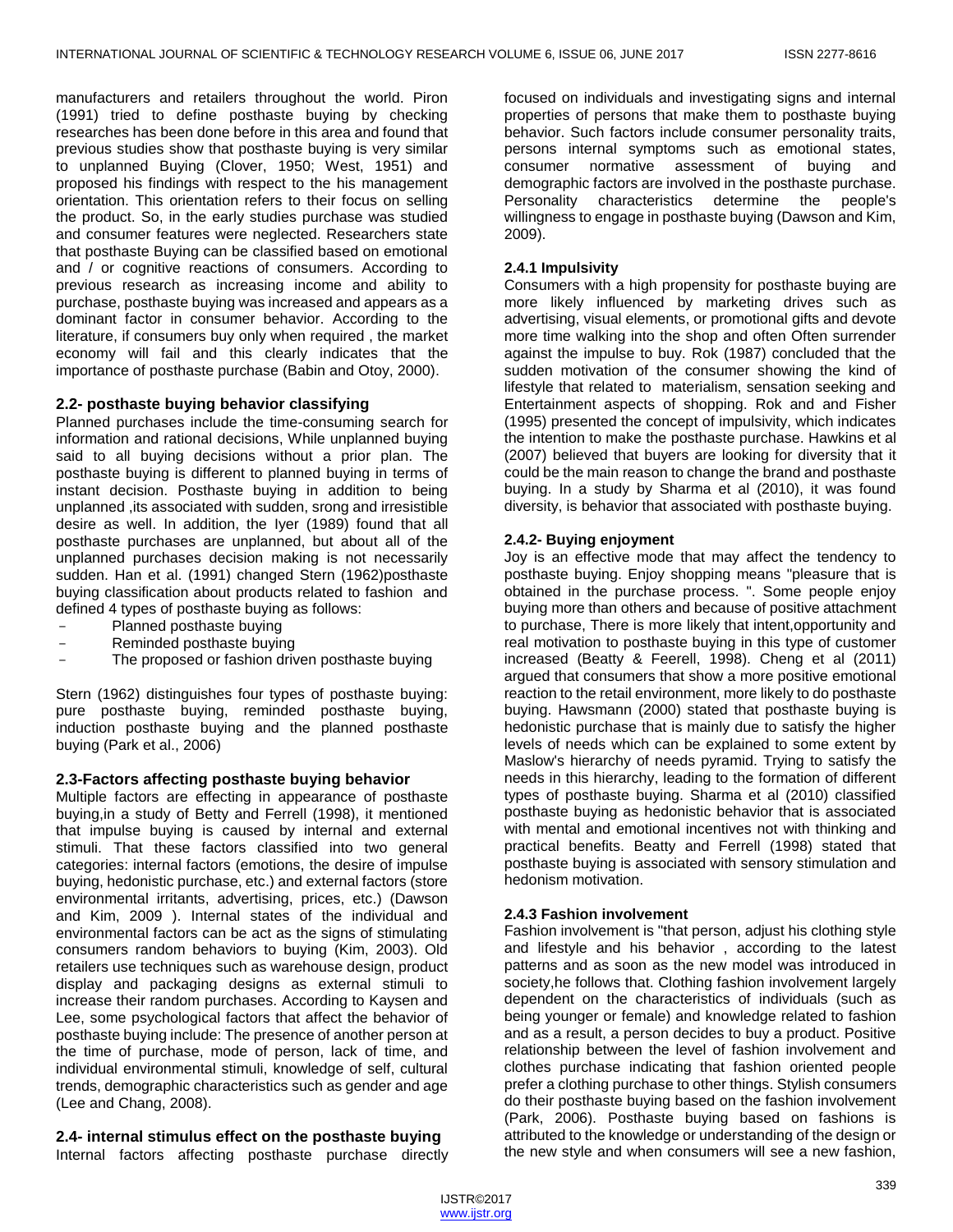they buy that new product due to advertising. According to the study by Jones et al (2003) product-centric posthaste Buying, is the results of involvement with the product and the customer's willingness to the posthaste buying. Also Han et al (1991) conducted a study about posthaste buying of fashion clothing and achieves multiple patterns such pure, reminded, emotional and fashion driven sudden motivation. Fashion oriented incentives are created by new styles of fashion and brands that will lead consumers to posthaste buying. Park et al (2006) concluded that involvement with fashion has an effect on the fashion oriented posthaste buying during the shopping.

# **2.4.4 Personal identity**

People reaction in different situations under the guidance of their character and informed choices can shift the respond to a variety of stimuli from the Random mode. Morganantam believes that, personality results from the culture and also the community can also affect posthaste buying. For example, people who are independent do posthaste buying rather than who are dependent on others. As well as those who are socially do posthaste buying less than individualistic persons. In todays marketing environment with features such as growing ambitions that determining the desire of consumers to spend, West rust and easy access to products, marketers and retailers have many opportunities to take advantage of posthaste buying (Kumar , 2007). Sinha (2003) stated that Hindi consumers because of the vitality of purchase, do this. According to him, most of the Indian population are young people from lower social class with higher purchasing power (than before). They are Further considered the emotional aspect of the shopping rather the functional aspect of this and the comfort and variety are the most important factors for them. It may be possible that the amount of product involvement in posthaste buying is different from normal buying. The unplanned posthaste buying is as well as a decision with little involvement (Michael et al., 2010). Sneath et al (2009) has argued that impulse buying can be occurred due to depression and his efforts to improve his condition. Verplanken and Herabadi 2011 found similar results and announced that posthaste buying is rather done by people who want to escape from the negative psychological states such as low self-esteem and negative feelings and moods. various illusion triggers that create by himself, such as consumer thoughts and feelings also leads to impulse buying (Hirschman, 1992).

# **2-5-Part IV: research background**

The first posthaste buying research dates back to 1950 where the concept of posthaste buying was considered synonymous with unplanned purchase (Clover, 1950). In this decade, when the concept of impulse buying only as a concept, was formally accepted, expanded understanding was that posthaste buying is a simple one-dimensional concept. Literature of the time knew the posthaste purchase equated with unplanned purchasing (Applebaum, 1951, Clover 1950). This narrow and simple definition, perhaps the result of limited research in this area, because of the concept was new at the time, came into existence. In future research, efforts to distinguish posthaste buying from unplanned buying were done. For example, a researcher in 1951 proposed "response to stimuli," element; And some years later stern added( response to stimuli inside the store)

features to this model. Research has shown that impulsivity is definitely associated with new product offerings (Harmancioglu et al., 2009). Culture also plays a significant role in this area. In addition, product prices are identified in perception change and of considerable importance (Stern, 1962). Posthaste buying is not limited to low priced items as well as expensive items can be purchased in real time, based on consumer budget(Hausman, 2000). The literature was recognized the multifaceted nature of posthaste buving (Sylvra et al, 2008). So while on the one hand, a series of research on factors that influence impulse buying were performed, such as the ability of decision making, social impact and good mentality (Sylvra et al., 2008) and environmental factors (Babyn and Ottawa, . Peck and Childers, 2006), On the other hand, the consequences of impulse buying in the field of repurchase happiness, unhealthy foods and low self-esteem (Verplanken et al, 2005) and mood of consumers (Betty and Ferrell, 1998) were analyzed. Although factors such as price and store layout, still constitute important dimensions of pothaste buying, The literature gives more importance to individual consumers and therefore consumer character, has more important. So the research focus gradually shifted to consumer products. Some researchers have emphasized on cultural and psychological factors, such as fashion involvement, self-esteem, individualism, lack of control over the desire to buy. Some researchers, studying the demographic factors. Some earlier studies added that impulse is related to emotional response (Talukdar & Lindsey, 2013). So, this study adopted former definitions to determine the scope of semantic impulsive buying behavior and defines it as follows: Buy items from the product or products without prior planning and before going to the store. According to this definition, the present study could enhance the knowledge of posthaste buying behavior in order to cover the internal and external drivers and non-emotional response to this type of purchase behavior. In addition,the unplanned purchasing behavior defined in This study is consistent with the findings of Block and Morwith (1999).

# **Research conceptual model**

Research that has been carried out often to identify the various factors on the attitudes and posthaste buying behaviors and direct impact on posthaste buying behavior, but in most of them, the internal motivations impact on customer satisfaction from posthaste buying behavior have been ignored. For this reason, the present study is the first to examine the relationship between internal motivation and satisfaction of customers from posthaste buying with case study of Hyperstar stores in Tehran.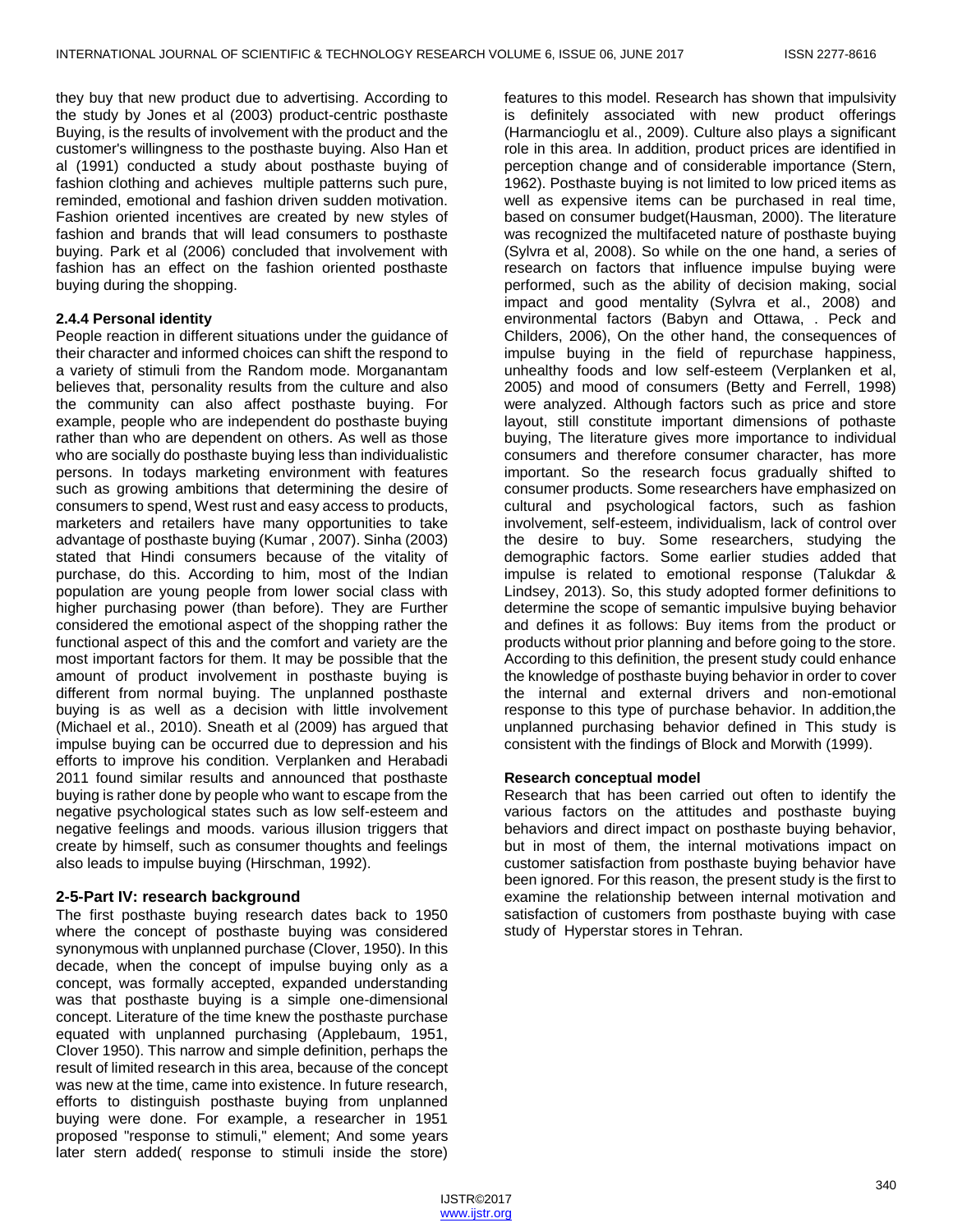

*Figure 1: the Research conceptual model*

# **4. Research hypotheses**

The assumption that they will be examining in this study are as follows;

- There is a significant relationship between the impulsivity of internal motivation aspects and customer satisfaction.
- There is a significant relationship between the hedonism of internal motivation aspects and customer satisfaction.
- There is a significant relationship between the fashion involvement of internal motivation and customer satisfaction.
- There is a significant relationship between the personal identity of internal motivation aspects and customer satisfaction.

According to the study aimed to investigate the effect of internal motivations on posthaste buying behavior of customers of the chain stores, it is practical in terms of purpose and it is descriptive and correlational in terms of data collection. Also, according to the using of structural equation modeling method to test the hypothesis, the study is a correlational matrix analysis or covariance.

# **5.1-questionnaire**

In this section to collect data and information for analysis, a questionnaire of 20 items was used. Moroganantam and Bakat (2013) and Lam et al. (2004) models have been used to the design of the questionnaire

*Table1: Classification of questionnaire questions based on research variable.*

| variable                        | index                                               | question                         | source                                   |  |
|---------------------------------|-----------------------------------------------------|----------------------------------|------------------------------------------|--|
| <b>Internal</b><br>stimuli      | Impulsivity                                         | $Q$ $Q$ $TQ$ $TQ$ $\epsilon$     |                                          |  |
|                                 | Hedonism                                            | 0°010°0                          |                                          |  |
|                                 | Fashion<br>involvement                              | $Q_1Q_1 \cdot Q_1$               | Moroganantam<br>and Bakat<br>$(T+1T)$    |  |
|                                 | Personal<br>identity                                | Q1TQ1TQ12Q10                     |                                          |  |
| <b>Customer</b><br>satisfaction | Customer<br>expectations                            | Q11Q1Y                           | Lam et al.<br>$(T \cdot \cdot \epsilon)$ |  |
|                                 | Customer<br>relations<br>service<br>and<br>provider | $Q1 \wedge Q1$ <sup>4</sup> $Q5$ |                                          |  |

*Since Cronbach's alpha values of all variables is higher than 0.7 it can be said that the research questionnaire has acceptable reliability.*

# **2.5 The statistical population and sampling method and sample size**

The studys statistical community is Tehran Hyperstar customers. In this study, given the impossibility of access to the whole community of interest, clustering sampling in Tehran was used for sampling in the first stage and among the stores, Hyper Star Located in the Ferdous Boulevard was selected and finally the questionnaires were distributed among those available. It should be noted that to get closer to the possible sample, This questionnaire was distributed on different days and different time of day , between customers. According to Cochran formula the sample size is approximately 385 people.

# **6- results of demographic investigations**

In terms of gender the results indicated that most respondents are men so that, 47.3% of the respondents are women and 52.7 percent were men.

# **6.2- Age**

The results also showed that 19.2 percent of respondents under 30 years, 21.3 percent of 30 to 40 years, 2/38 percent 41 to 50 years, 11.4 percent of 51 to 60 years and 9.9 percent more than 60 years old.

# **6.3- Education**

the study results showed that most respondents are Associate Degree. So that in this study, 20.3 percent of respondents were diploma, 24.7% of associate degree, 37.7percent of bachelor and 17.4 percent are graduate level and higher

# **6.4- job**

Also the distribution of respondents jobs indicated that among the questionnaire respondents 5.5% of respondents are managers, 17.9 percent are office, 11.7% of engineers, 13.8 percent of employees, 12.7 percent of education / culture 13.2% of the working / services, 10.6 percent of households, 7.5 percent of students and 8.8% are other businesses.

# **7-Inferential statistics**

In order to analyze research data ,different analyzes were used. In the first stage data normality was studied using the Kolmogorov - Smirnov and Pearson correlation coefficient between the variables. In the next step construct validity of the research variables and indicators derived from them was examined using confirmatory factor analysis test. structural equation modeling was used to test hypotheses. Given that the significance level of the research variables is larger than 0.05 We therefore conclude that the data collected for the research variables are normal.

# **7.1 The correlation coefficient between the research variables**

The following table shows the matrix of Pearson correlation coefficients between variables. It should be noted here usually in conclusion of such a test in which the relationship between the two variables examined, if the correlation coefficient between two variables obtained less than 0.25, there is a poor relationship between two variables and if the values of these coefficients in the range of 0.25-0.6,this relationship is average and if it is more than 0.6 it means that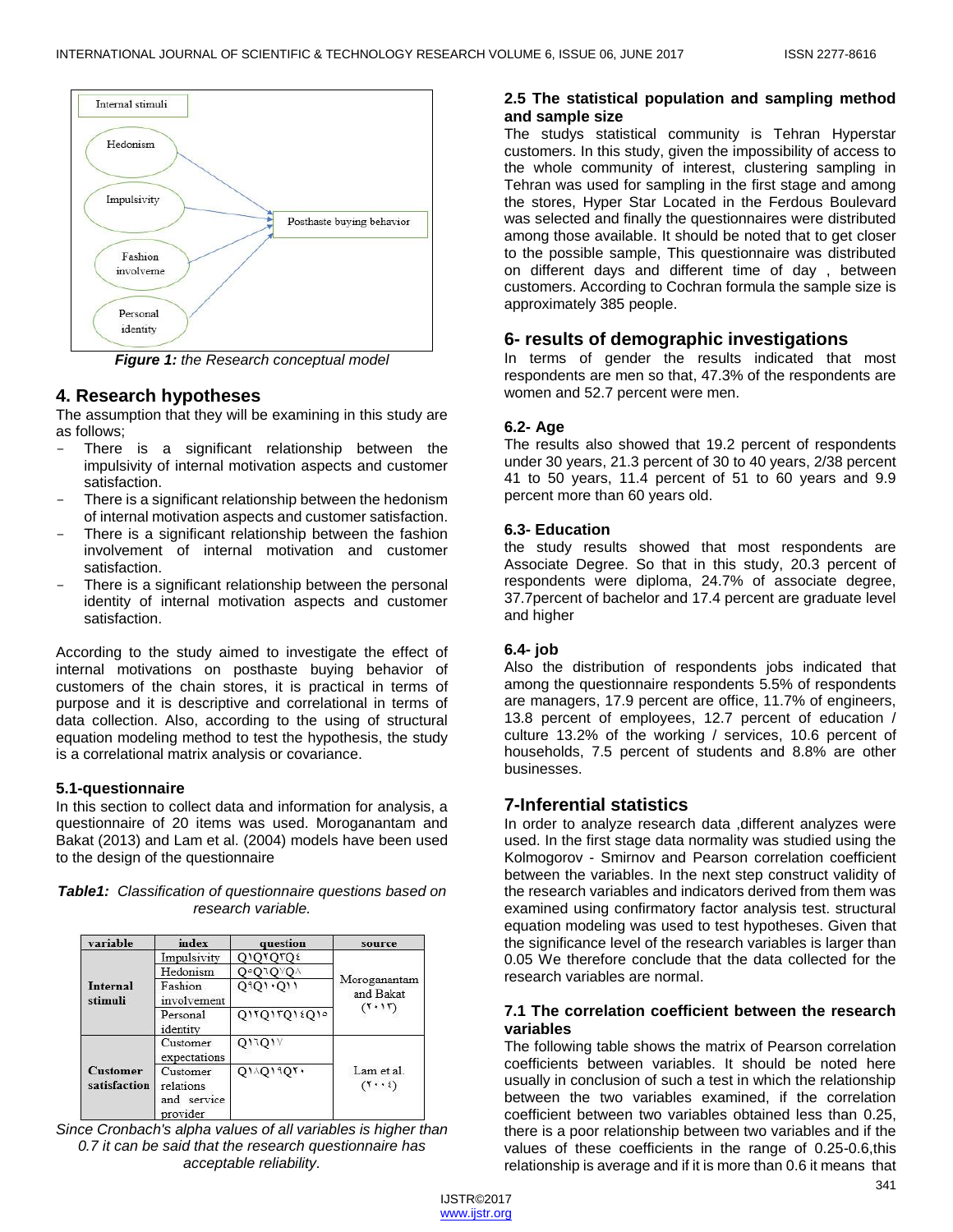there is a strong relationship between the two variables.

*Table 2: the correlation matrix between the research variables*

| Research<br>variables           |            |           | ٣             |                      | $\Delta$ |
|---------------------------------|------------|-----------|---------------|----------------------|----------|
| Impulsivity                     | 1.11       |           |               |                      |          |
| Hedonism                        | $,757**$   | 1.1.      |               |                      |          |
| Fashion<br>involvement          | $,011**$   | $,7.1***$ | 1.1.          |                      |          |
| Personal<br>identity            | $, 557***$ | *,075**   | $*, 7*, 1$ ** | 1.11                 |          |
| Posthaste<br>buying<br>behavior | $,055**$   | $*71.**$  | $*,090**$     | $, \forall$ , $\$ ** | 1, 11    |

*According to the results of the Pearson correlation coefficient it, can be said that there is a significant relationship between all the variables.*

#### **2.7 structural equation modeling**

Structural equation modeling is a comprehensive statistical approach to test hypotheses about the relationship between the observed variables and latent variables, which sometimes called covariance structure analysis, causal modeling and sometimes also LISREL.



*Figure 2: Structural Equation Modeling conceptual model (standard estimate)*



Chi-Square=394.48, df=142, P-value=0.05730, RMSEA=0.068 *Figure 3: structural equation modeling of conceptual model (coefficient significance)*

#### *Table 3: the fitness index of the conceptual model*

| Obtained value | <b>Allowed limit</b> | Index name   |
|----------------|----------------------|--------------|
| 2.09           | Lower, 3             | $X^2$ /df    |
| 0.96           | Higher 0.9           | <b>NFI</b>   |
| 0.95           | Higher 0.9           | <b>NNFI</b>  |
| 0.92           | Higher 0.9           | <b>AGFI</b>  |
| 0.96           | Higher 0.9           | <b>CFI</b>   |
| 0.94           | Higher 0.9           | <b>GFI</b>   |
| 0.055          | Smaller than 0.8     | <b>RMSEA</b> |

- There is a significant relationship between the impulsivity of internal motivation aspects and customer satisfaction.
- There is a significant relationship between the hedonism of internal motivation aspects and customer satisfaction.
- There is a significant relationship between the fashion involvement of internal motivation and customer satisfaction.
- There is a significant relationship between the personal identity of internal motivation aspects and customer satisfaction.

#### *Table4: the path coefficients, the t-statistic and the coefficient of determination (dependent variable:customer satisfaction)*

| General<br>coefficient of<br>determination | t-statistic | Path<br>coefficient | <b>Predictive variable</b> |
|--------------------------------------------|-------------|---------------------|----------------------------|
| 0.43                                       | $3.57*$     | 0.34                | impulsivity                |
|                                            | $2.69**$    | 0.21                | hedonism                   |
|                                            | $3.43**$    | 0.27                | Fashion                    |
|                                            |             |                     | involvement                |
|                                            | 5.05        | 0.45                | Personal identity          |

# **8- The results of study hypothesis**

**first hypothesis test result:** There is a significant relationship between the impulsivity of internal motivation aspects and customer satisfaction.

- A) using Pearson test, the correlation coefficient between these two variables is 0.428 Which indicating the positive effects of impulsivity on customer satisfaction.
- B) With respect to the path coefficient of 0.34and t-statistic 3.57 it can be said that: impulsivity have a positive and significant impact on customer satisfaction at 99 percent; so the first hypothesis is significant and is confirmed.

The results of this hypothesis are consistent with Ozer and Gelete Kane (2016); Jeffrey and Hodge (2007) and Zhu (2007. If the time spent in the store before seeing the product is more , the possibility of posthaste buying will be more. The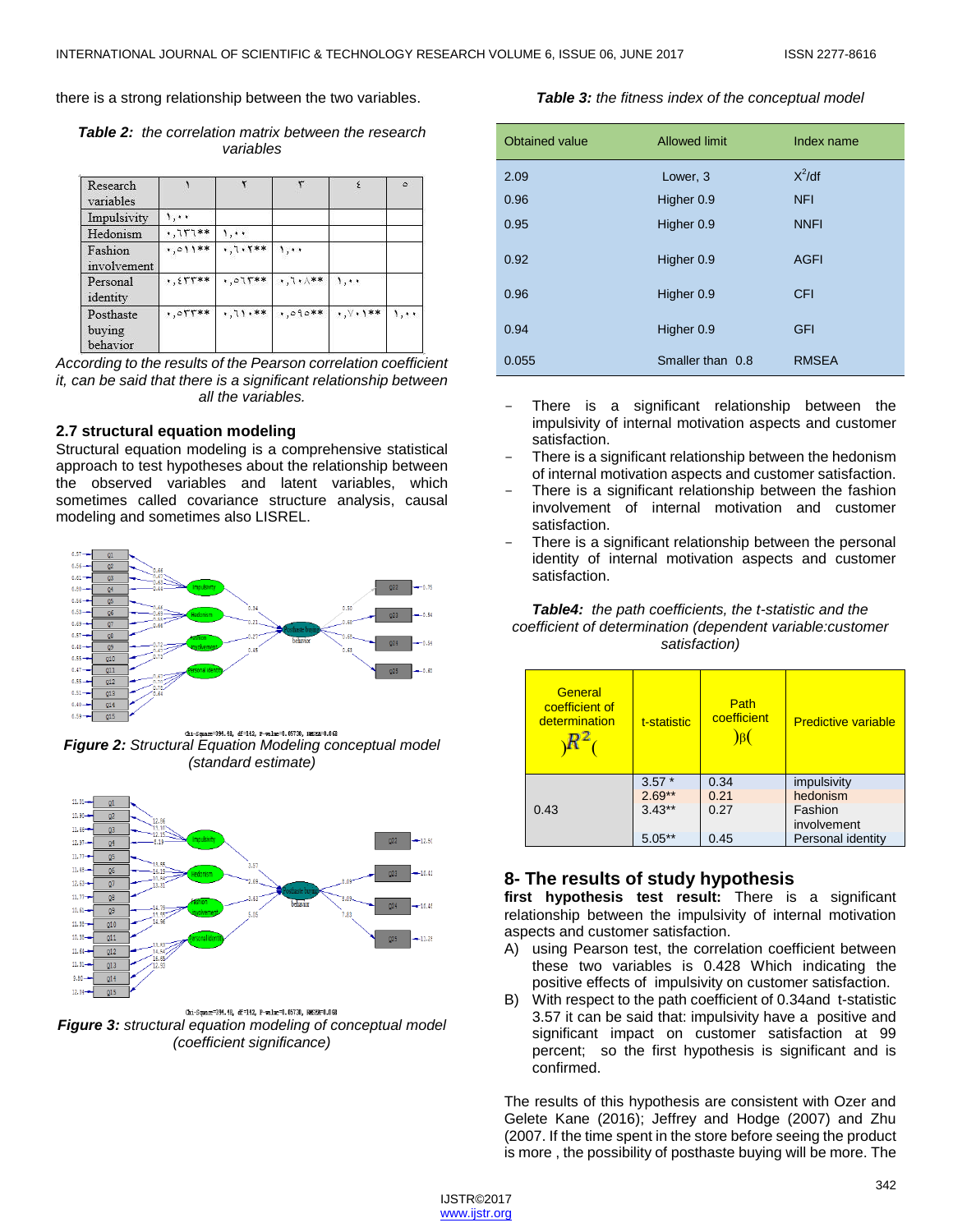relationship between impulsivity of consumer and store environment adjusted by situational factors such as lack of time. It seems that the time available and want to posthaste buying have a positive impact on Cruising in the shop. Cruising also in turn has a positive effect on emotions and the desire to posthaste buying.

**The second hypothesis test result:** There is a significant relationship between the hedonism of internal motivation aspects and customer satisfaction.

- A) using Pearson test, the correlation coefficient between these two variables is 0.451 Which indicating the positive effects of internal stimulus aspects on customer satisfaction.
- B) With respect to the path coefficient of 0.21 and t-statistic 2.69 it can be said that: hedonism has a positive and significant impact on customer satisfaction at 99 percent; so the sixth hypothesis is significant and confirmed.

The results of this research are consistent to Chang et al.2011.

**The third hypothesis test result:** There is a significant relationship between the fashion involvement of internal motivation and customer satisfaction.

- A) using Pearson test, the correlation coefficient between these two variables is 0.514 Which indicating the positive effects of fashion involvement on customer satisfaction.
- B) With respect to the path coefficient of 0.27 and t-statistic 3.43 it can be said that: fashion involvement have a positive and significant impact on customer satisfaction at 99 percent; so the seventh hypothesis is significant and confirmed.

The results of the study hypothesis are consistent to Po Lu (2004); Pentkouset and Andarz(2010) and Tirmizy et al (2009). Fashion involvement said to strong willingness and interest to the fashion goods. This phenomenon, first used to predict the behavior of individuals when buying fashion goods (Park et al., 2006). The findings of the Han and colleagues in 1991 about the fashion involvement showed that this behavior leads to an increase in posthaste purchases of customers.

**The fourth hypothesis test result:** There is a significant relationship between the personal identity of internal motivation aspects and customer satisfaction.

- A) using Pearson test, the correlation coefficient between these two variables is 0.707 Which indicating the positive effects of personal identity on customers satisfaction.
- B) With respect to the path coefficient of 0.45 and t-statistic 5.05 it can be said that: personal identity have a positive and significant impact on customer satisfaction, at 99 percent; so the eights hypothesis is significant and confirmed.

Also Multiple coefficient of determination (R 2) is equal to 0.43. This factor investigates the ability to predict the dependent variable by the independent variable. According to this, the variables posthaste buying behavior, hedonism, fashion involvement and personal identity altogether have been able to predict 43 percent of customer satisfaction.This results are consistent with Chang et al. and Youn and Faber 2000.

# **9- Discussion of results**

In this study the influence of internal stimuli on customer satisfaction of impulse buying from the chain stores is investigated; that results indicate that the internal stimulus (or internal factors) have an effect on the customer satisfaction from posthaste buying.In fact internal stimuli describe different personality factors rather stimuli inside the store. Internal stimuli of posthaste buying, determine the signs and internal characteristics that make a person a to buys at real time. One of the important research by Rok and Hutch (1985), showed that these people that in the vitality of purchase, experience the incentive to use on your own and the product can not create this feel in one's.. In the beginning, Weinberg and Gottwald (1982) stated that posthaste buyers show more feelings of pleasure, enthusiasm, joy and vitality. Cheng et al (2011) argued that consumers that show a more positive emotional reaction to the retail environment, more likely to do posthaste buying. Posthaste buyers have a Non-Reflective thinking and emotionally attracted to the subject of Buying and the they need to a fast satisfaction. The main differences between pothaste and planned purchases is in the amount of revealed information that collected before Buying decision, during the time spent on the decision-making process. Anthony Shenson(1973) analyzes this information and explain by decision to posthaste buying ,the smaller amounts of information are processed by the consumer and hence,the time spent for purchase decisions is relatively less than the normal decision time to posthaste buying. Because posthaste buying decision is process that occurs in store, selected data and options are limited to those that exist in the environment and often prevented freely review all elected information and options Therefore, the only information for posthaste buying are those apart from subjective and internal and external information available at the time of purchase. Such a process is different from planned purchase because in posthaste buying all information sources, including external and internal sources, such as Media, individual and expert advice is available and accessible. Therefore, it is likely that the information contained in the store has a more overall impact on posthaste buying, compared with the planned ones. It is likely that the information contained in the store, is neutral or someone more credible than the information available at the point of purchase and information made by marketers. The advantage of oral ads than the other forms of the effects of oral is face to face communication between the recipient and the sender of message in which the recipient received an information about the brand, product or service from non-commercial channels (White et al., 2009). Taking into account the comprehensive nature of posthaste buying ,hyperstar can benefit from it as capital to earn more profit in its business. Appropriate combination and synergistic effect of several factors that have an impact on posthaste buying, can lead to more sales and therefore profits of hyperstar. After analyzing the research in the field of posthaste purchase, clear defining the concept of posthaste buying, various aspects of it and its relationship with the consumer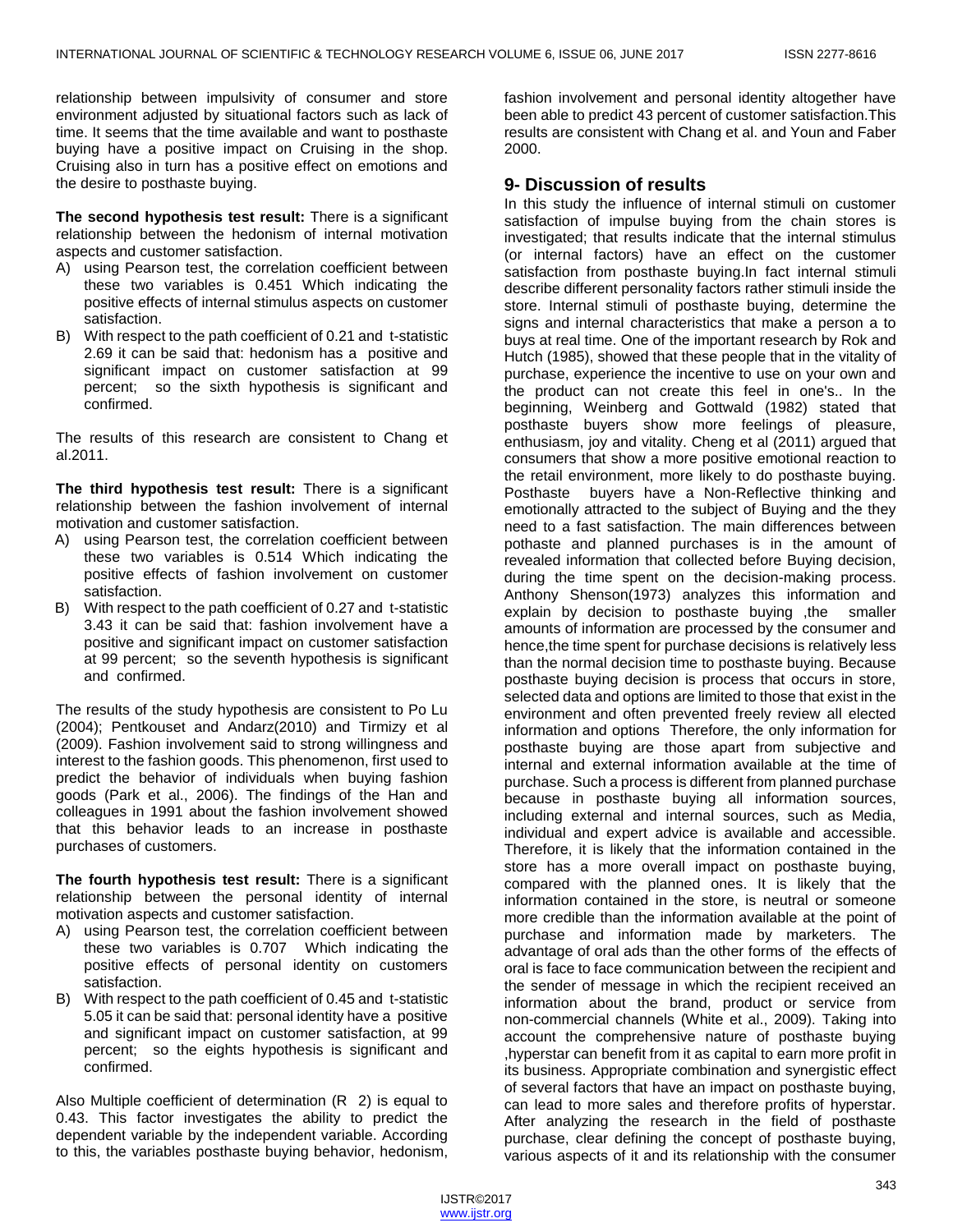as well as provide suggestions for the development of knowledge in the field of consumer is possible. Based on the changing market trends in developing economies, it can be concluded that posthaste purchase will become a wider context of research in various fields of hyperStar stores.

#### **10- research proposals**

- Elements such as odor and noise can not be ignored as triggers because Among the all the five senses, smell and fragrance left the greatest impact on sentiment. Research shows that certain smells create a good feeling in customers, and lead to hold them in store for a long time, so it is suggested that in hypermarkets, using desirable odors, provide an opportunity to ensure and pleasant buying experience for customers. For example, the smell of hygiene like soap, induce the clean sense in customer and ensures that he buying from the sanitary place. Also choose the type and style of music according to the type of business is very important. Besides in the music selection for the shop cultural and religious values of our country must be considered.
- In recent years, many banks, redesigned the door and their brands. From the perspective of customers, this improves their mental. It is recommended that this action be performed in hypermarkets Star. Use the transom and special and beautiful uniformity logo for all stores and branches of Hyper Star, can be effective.
- It is recommended to marketing managers to design appropriate marketing activities based on market conditions using the appropriate marketing research and market structure, to encourage customers to posthaste buying from hyperstar store.
- hyperstar sale section staff with more emphasis on product attributes and features can increase motivation of posthaste buying among consumers.
- sale section staff with the right attitude and respect can create a sense of dignity and self-esteem of people and ultimately increase their posthaste purchase.
- Due to the fact that more consumers are not only looking to buy a product, but also want to satisfy their needs or solve their problems as well. So hypermarkets Star by creating a beautiful space, attractive environment ,suitable location can be caused enjoy from shopping by the customer. Presence of this need, making customers more likely to have a relationship with the seller.
- Word of mouth is the best form of advertising for a store. Creating proper thinking in customers is very important. Loyal customers to the store, encourage their friends and family to Buying from the store. Therefore, it is suggested, as far as possible to keep customers satisfied and ask them why they have chosen hyperstar.
- Managers should be designed hyperstar environment in a way that consumers feel less bored and tired of the overcrowded store. For example, a place for kids to play or for relax and tea or coffee for their customers.

# **11- Research limitations**

- Limitation on assessment of all individual variables influencing customer purchase such values, personal goals
- in this study a questionnaire was used to survey, so some people may not provide real answers and the

answers given are unrealistic.

- The study was conducted in hypermarkets Star, so its results cannot be generalized absolutely to other stores.
- The lack of necessary cooperation of the statistical community for the proper answering to the questionnaire.

#### **Refrence**

- [1]. Abratt, R., & Goodey, S. D. (1990). Unplanned Buying and In-Store Stimuli in Supermarkets. Managerial and Decision Economics, 11(2), 111-121. http://dx.doi.org/10.1002/mde.4090110204
- [2]. Applebaum, W. (1951). Studying Consumer Behavior in Retail Stores. Journal of Marketing, 16(2), 72-178[.](http://dx.doi.org/10.2307/1247625) <http://dx.doi.org/10.2307/1247625>**.**
- [3]. Babin, B. J. and J. S. Attaway (2000). "Atmospheric affect as a tool for creating value and gaining share of customer." Journal of business research, 49(2): PP 91-99.
- [4]. Bayley, G. & Nancarrow, C. (1998). "Impulse purchasing: A qualitative exploration of the phenomenon", Qualitative Market Research: An International Journal, 1 (2), pp. 99-114.
- [5]. Beatty, S. E., & Ferrell, M. E. (1998). Impulse Buying: Modeling Its Precursors. Journal of Retailing, 74(2), 169-191. [http://dx.doi.org/10.1016/S0022-4359\(99\)80092-X](http://dx.doi.org/10.1016/S0022-4359(99)80092-X)
- [6]. Beatty, Sharon E. and Scott M. Smith. (**7891**). "External Search Effort: An Investigation Across Several Product Categories," Journal of Consumer Research, **71**(June): **.89-98**
- [7]. Bellenger, Danny N. and Pradeep Korgaonkar. (1980). "Profiling the Recreational Shopper," Journal of Retailing, 58 (Spring): 58-81.
- [8]. Bloch, Peter H. and Marsha L. Richins (1983) "Shopping Without Purchase: An Investigation of Consumer Browsing Behavior." :389- 393.
- [9]. Block, L.G. and Morwitz, V.G. (1999). Shopping Lists as an External Memory Aid for Grocery Shopping: Influences on List Writing and List Fulfillment. Journal of Consumer Psychology, 8(4), 343-375.
- [10]. Chang, H., Molly, E. and Yan, R. (2011). Application of the Stimulus-Organism-Response model to the retail environment: the role of hedonic motivation in impulse buying behaviour. International Review of Retail, Distribution & Consumer Research, 21 (3), 233-249.
- [11]. Clover, V. T. (1950). Relative importance of impulse-buying in retail stores. The Journal of Marketing, 15(1), 66-70. http://dx.doi.org/10.2307/1247083

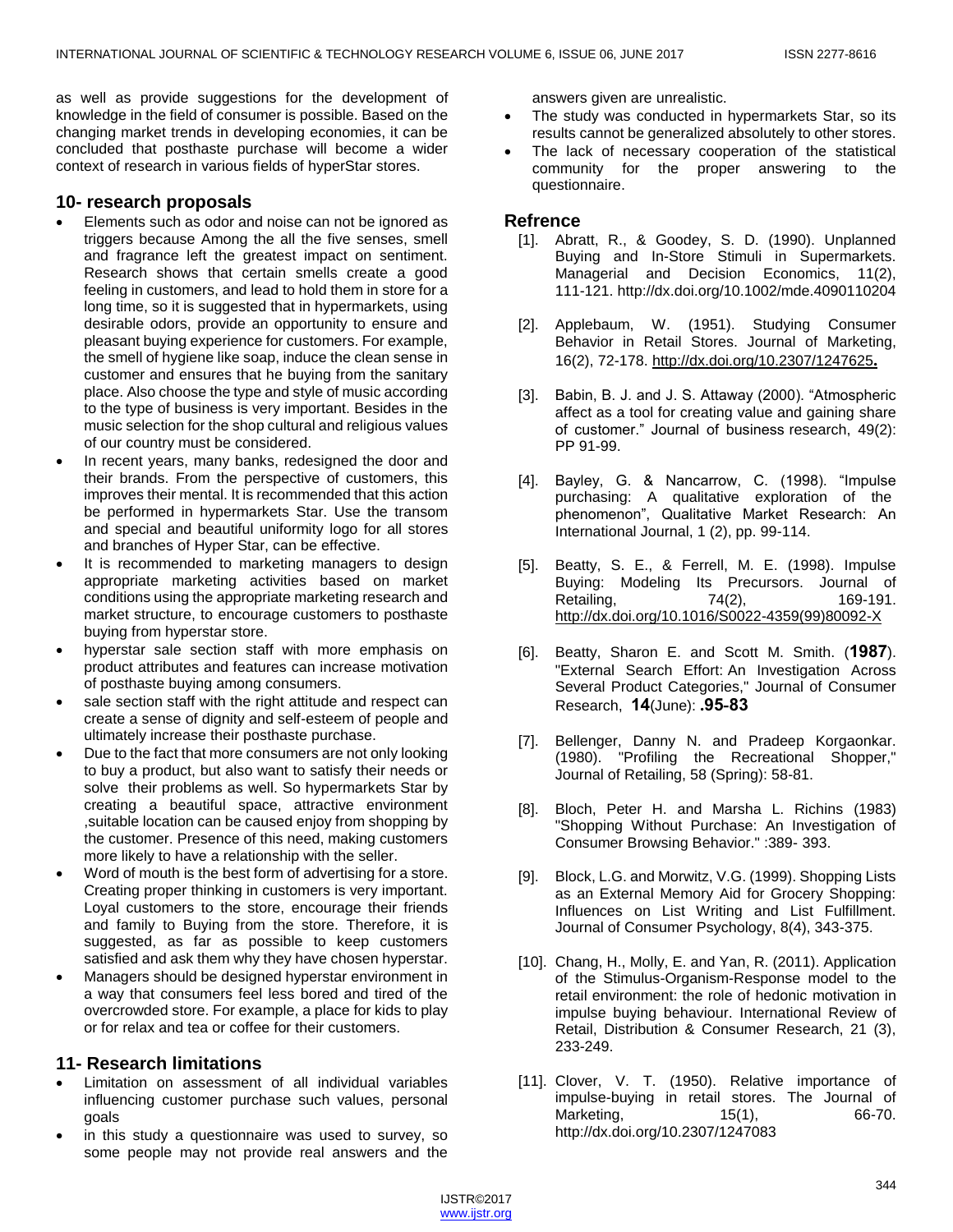- [12]. Dawson, S., & Kim, M. (2009). External and internal trigger cues of impulse buying online. Direct Marketing: An International Journal, 3(1), 20-34. <http://dx.doi.org/10.1108/17505930910945714>**.**
- [13]. Harmancioglu, N., Finney, R. Z., & Joseph, M. (2009). Impulse purchases of new products: an empirical analysis. Journal of Product and Brand Management, 18(1), 27-37.
- [14]. Hirschman, E. C. (1992). The consciousness of addiction: Toward a general theory of compulsive consumption. Journal of Consumer Research, 19(2), 155-179. http://dx.doi.org/10.1086/209294
- [15]. Iyer, E. S. (1989): Unplanned Purchasing: Knowledge of Shopping Environment and Time Pressure. Journal of Retailing, 65(1), pp. 40-57.
- [16]. Jeffrey, S. A., & Hodge, R. (2007). Factors influencing impulse buying during an online purchase. Electronic Commerce Research, 7(3), 367-379. http://dx.doi.org/10.1007/s10660-007-9011-8
- [17]. Jones, M., Reynolds, K., Weun, S., & Beatty, S. (2003). The product specific nature of impulse buying tendency. Journal of Business Research, 56(7), 505-511. http://dx.doi.org/10.1016/S0148-2963(01)00250-8
- [18]. Kacen, J. J., & Lee, J. A. (2002). The Influence of Culture on Consumer Impulsive Buying Behavior. Journal of Consumer Psychology, 12(2), 163-176. http://dx.doi.org/10.1207/S15327663JCP1202\_08
- [19]. Kim, j. (2003)," college students apparel impulse buying behaviors in relation to visual merchandising", unpubished masters thesis.
- [20]. Kumar, R. (2007). Marketing and Branding: Indian Scenario (pp. 325-326). Pearson Education.
- [21]. Lee K. C. Chung N. (2008), "Empirical analysis of consumer reaction to the virtual reality shopping mall", Computers in Human Behavior, 24, pp. 88- 104
- [22]. Michael, J. E., William, J. S., & Pandit, A. (2010). Marketing. New Delhi: TataMcGraw Hill.
- [23]. Muruganantham, G., & Kaliyamoorthy, S. (2013).A Review of Impulse Buying Behavior, International Journal of Marketing Studies, April, 149-160.
- [24]. park, E. J. (2006). " Astructural model of fashion  $$ oriented impulse buying behavior , journal of fashion marketing and management , vol. 10 No. 4 , pp. 433-444.
- **[25].** Park, E. J., Kim, E. Y. & Forney, J. C. (2006). A structural model of fashion-oriented impulse buying

behavior. Journal of Fashion Marketing and Management, 10(4): 433-446.

- [26]. Peck, J., & Childers, T. L. (2006). If I touch it I have to have it: individual and environmental influences on impulse purchasing. Journal of Business Research, 59(6), 765-769.
- [27]. Phau, I. & Lo, C. C. (2004). Profiling fashion innovators: a study of self-concept, impulse buying and internet purchase intent. Journal of Fashion Marketing and Management, 8(4): 399-411.
- [28]. Piron, F. (1991). Defining Impulse Purchasing. Advances in Consumer Research, 18, 509-514.
- [29]. Rook, D. W. (1987). The Buying Impulse. Journal of Consumer Research, 14(2), 189-197.
- [30]. Rook, D. W., & Fisher, R. J. (1995). Normative influences on impulsive buying behavior. The Journal of Consumer Research, 22(3), 305-313. http://dx.doi.org/10.1086/209452
- [31]. Sharma, P., Sivakumaran, B., & Marshall, R. (2010). Impulse buying and Variety seeking: A trait-correlates perspective. Journal of Business Research, 63, 276-83. <http://dx.doi.org/10.1016/j.jbusres.2009.03.013>
- [32]. Silvera, D. H., Lavack, A. M., & Kropp, F. (2008). Impulse buying: The role of affect, social influence and wellbeing. Journal of Consumer Marketing, 25(1), 23-33. http://dx.doi.org/10.1108/07363760810845381
- [33]. Sinha, P. K. (2003). Shopping orientation in the evolving market. Vikalpa, 28(2), 13-22.
- [34]. Sneath, J. Z., Lacey, R., & Kennett-Hensel, P. A. (2009). Coping with a natural disaster: Losses, emotions, and impulsive and compulsiVe buying. Marketing Letters, 20(1), 45-60.
- [35]. Stern, H. (1962). The Significance of Impulse Buying Today. Journal of Marketing, April, 59-62.
- [36]. Talukdar, D. and Lindsey, C. (2013). To Buy or Not to Buy: Consumers' Demand Response Patterns for Healthy Versus Unhealthy Food. Journal of Marketing, 77 (March 2013), 124-138.
- [37]. Tirmizi, M. A., rehman, K. U. & seif, I. S. (2009). An empirical study of consumer impulse buying behavior in local markets. European Journal of Scientific Research, 28(4): 522-532.
- [38]. Verplanken, B., & Herabadi, A. (2001). Individual differences in impulse buying tendency: Feeling and no thinking. European Journal of personality, 15(S1), S71-S83.<http://dx.doi.org/10.1002/per.423>